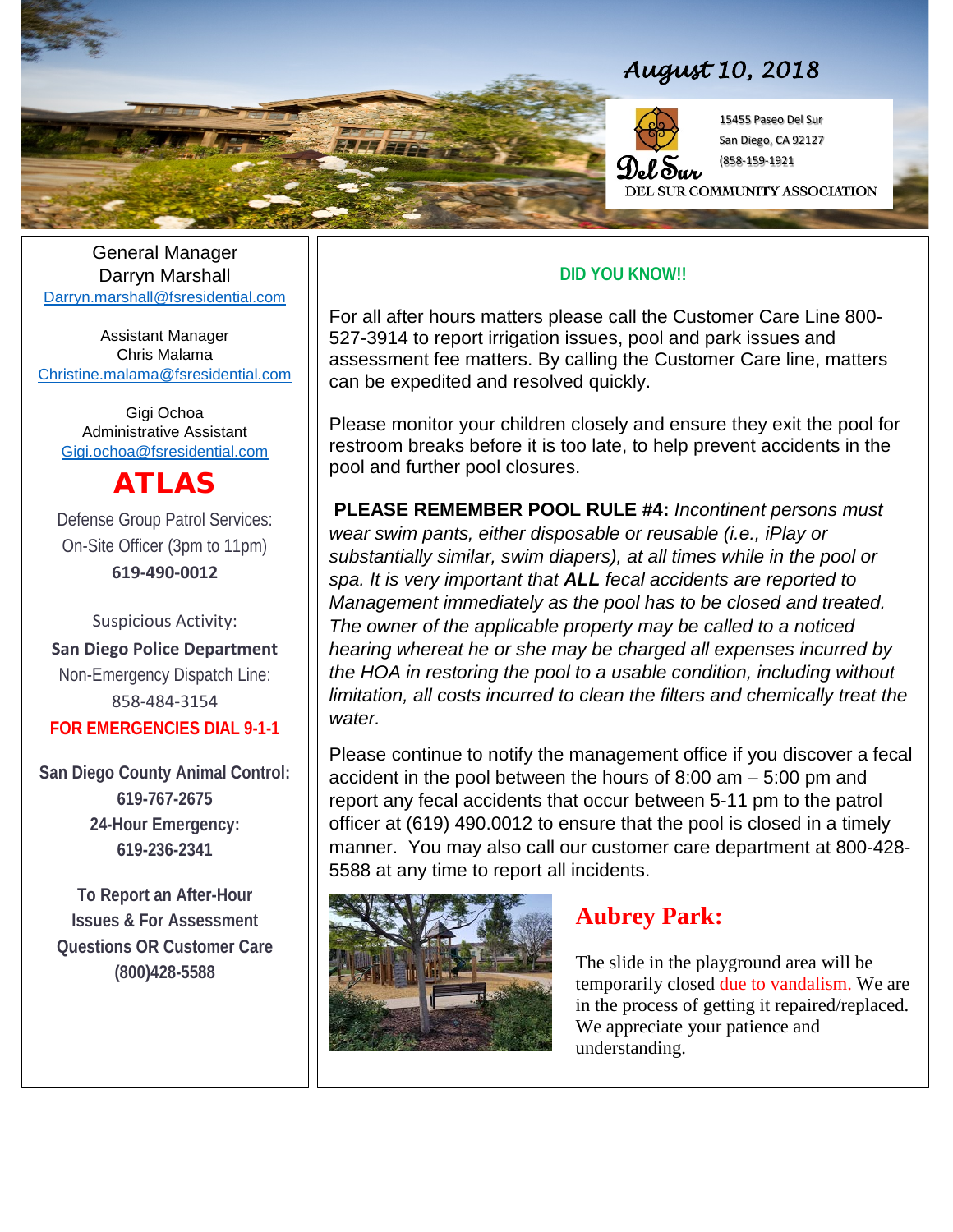# Del Sur Weekly Landscape Update

# FOCUS OF THE WEEK:

#### **LEAVES & WEEDS WITHIN THE COMMUNITY**

We are continuing our focus on the leaf and summer weed removal throughout the increments due to the heat and the leaf drop all over the property. We have noticed that although the crews have been revisiting the areas several weeks after the initial maintenance visit that the weather over the last few weeks has created a dramatic increase in the leaves and weeds in the parkways and streets.

We are going to focus on this work over the next weeks in all rotation areas where there is excessive leaf and weed debris.

## FOCUS OF THE MONTH:

#### **DOG PARK RENOVATION**

We have gone ahead and reseeded the dog park due to the loss of some of the turf from the gate being left open.

Although we have attempted to keep the park closed the gate is continuing to be opened and left open after use and we have seen some loss of new grass due to this action.

We will keep monitoring it and ask that homeowners and users try to utilize other parks.



#### **UPCOMING ACTIVITIES**

Over the last several weeks we have seen several requests for plant materials in the canyon spaces that are dead/dying and are in need of removal.

We are coming up on our Brush Management time (allowable due to habitat and protected species only from Aug-Jan). We will be systematically working through and scheduling the clearing of dead/dying plant materials and invasive species in these spaces for the remainder of the season.



### Rotation: We are working in week 2 in our standard rotation. Our focus is on Leaves and Weeds.

\* Friday: Leaves/weeds in a prior week area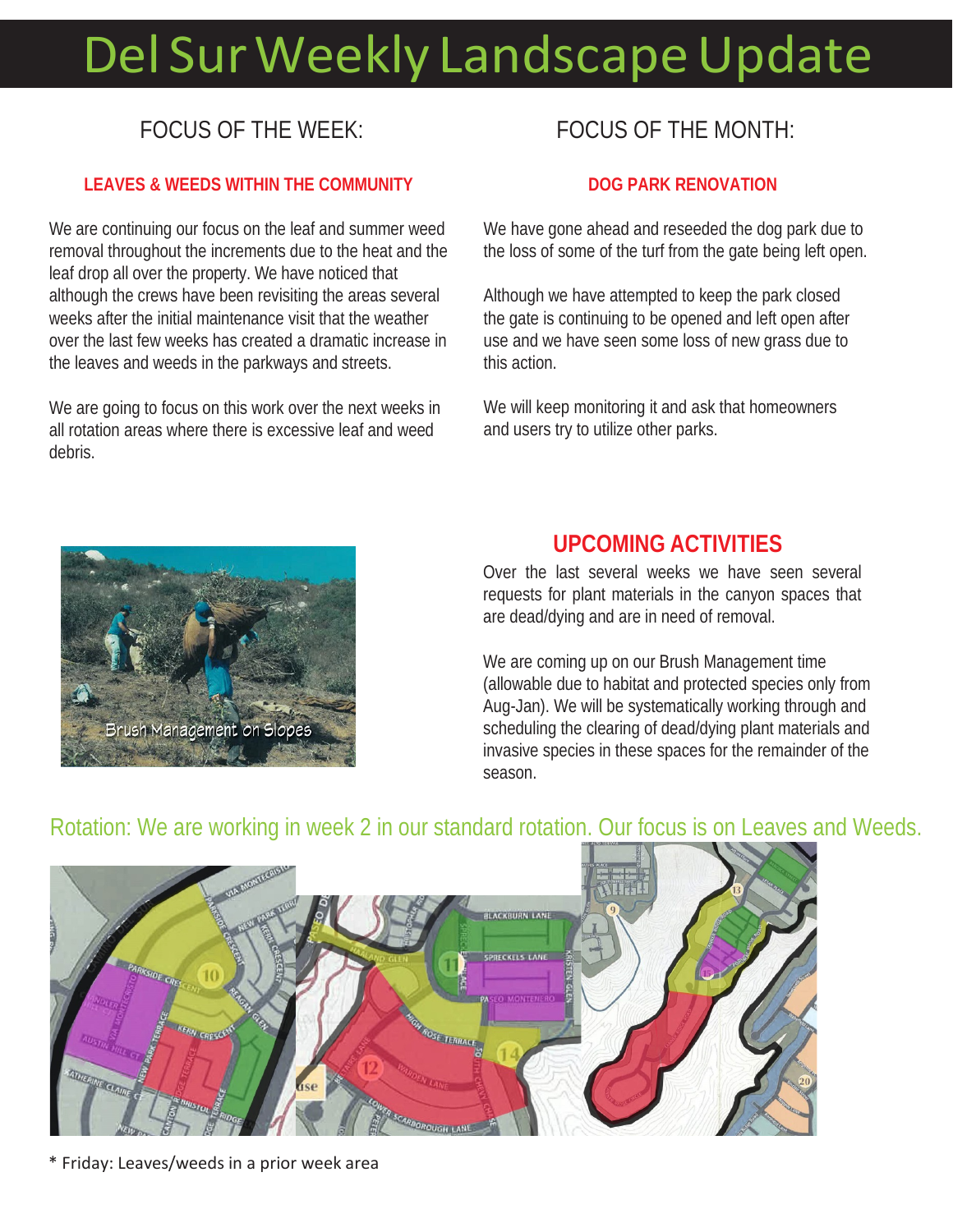#### **UPCOMING CSC EVENTS**



Concert & Movie Night: Come join us for Disney's latest hit movie, Coco. Live music from 6:30pm-8pm. Face Painters and more.

Food: Delicious eats from a local SD food truck. The Del Norte Rugby will also have a concession stand. All food is available for purchase. Bring: Money for the food trucks, a blanket and warm clothing for after dark. RSVP: No need to RSVP for this event. Location: The Village Green on Paseo Del Sur on August 25, 2018 from 6:30 – 10:00 pm

#### **For questions regarding CSC events please email the committee at info@delsurcsc.org**

## **Frozen Berry Popsicles**

A great cooling snack for this hot weather. Packed with rich antioxidants and a great sweet tart taste!

#### **INGREDIENTS:**

#### **INSTRUCTIONS:**

- 1 1/2 cups Greek yogurt or silken tofu 1 1/2 cups frozen berries 2 large bananas chilled is best 1 tbsp raw honey 8 -10 small paper cups Wooden Popsicle sticks
- Place yogurt (or tofu), fruit and bananas in a blender. 2. Blend until smooth. 3. Drizzle in raw honey while continuing to blend. 4, Divide mixture evenly into paper cups. 5. Insert one Popsicle stick into each cup. 6. Place in freezer for 3+ hours or until frozen solid. 7. When frozen, remove Popsicle from the cup and enjoy!



## *Prepare for Extreme Heat*

Heat is the number one weather-related killer. Heat kills by pushing the human body beyond its limits. In extreme heat and high humidity, evaporation is slowed and the body must work extra hard to maintain a normal temperature.

Consequently, people living in urban areas may be at greater risk from the effects of a prolonged heat wave than those living in rural areas. Asphalt and concrete also store heat longer and gradually release heat at night, which can produce higher nighttime temperatures known as the "urban heat island effect."

## **Stay Safe during the Heat:**

- Stay Safe during the Heat:
- Never leave children or pets alone in enclosed vehicles
- Eat small meals and eat more often
- Use a buddy system when working in excessive heat
- Take frequent breaks if working outdoors
- Avoid extreme temperature changes
- Limit intake of alcoholic beverages
- Drink plenty of water, even if you do not feel thirsty, and avoid drinks with caffeine
- Check on family, friends and neighbors who do not have air conditioning, who spend much of their time alone or who are more likely to be affected by the heat
- Stay on the lowest floor out of the sunshine if air conditioning is not available
- Wear loose-fitting, lightweight, lightcolored clothing
- Slow down, stay indoors and avoid strenuous exercise during the hottest part of the day
- Check on animals frequently to ensure that they are not suffering from the heat, and ensure they have water and a shady place to rest